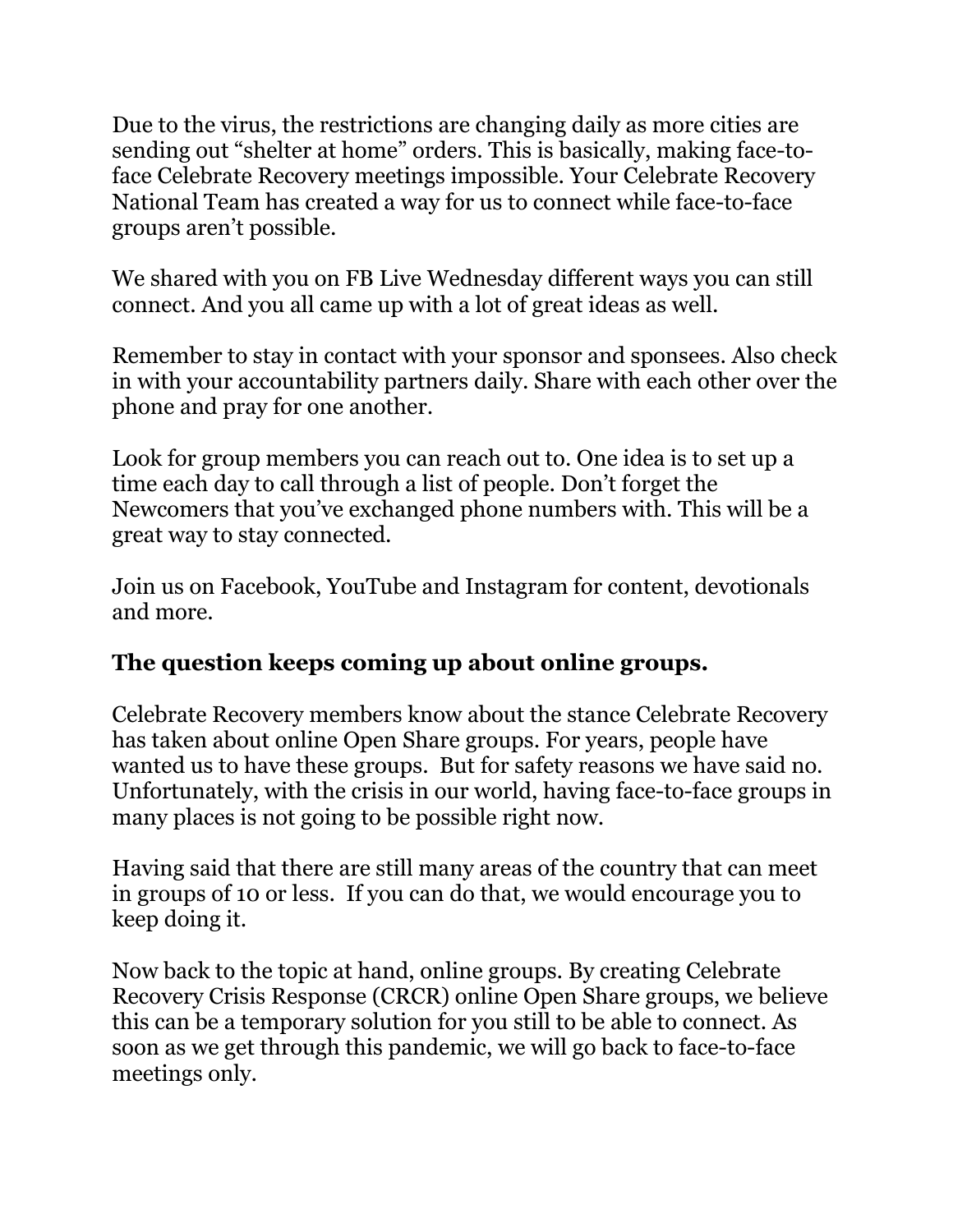These groups are something like the time we are in; brand new.

## **Here's what they will look like.**

The online group will be gender specific. They must be led by a trained leader from a local Celebrate Recovery. All members are committed to being alone in the room they are in.

These groups will be formed from existing groups from a local ministry. These groups will be overseen by the Ministry Leader from a local CR.

The CRCR guidelines must be used every time. The leader is subject to remove anyone who is not following the guidelines.

## **The CRCR guidelines are:**

1. Keep your sharing focused on your own thoughts, feelings, and actions. Please limit your sharing to 3-5 minutes.

2. There is NO cross talk please. Cross talk is when two people engage in a dialogue during the meeting. Each person sharing is free to express feelings without interruptions.

3. We are here to support one another. We will not attempt to "fix" one another.

4. Anonymity and Confidentiality are basic requirements. What is shared in the group stays in the group. The only exception is when someone threatens to injure themselves or others.

5. Offensive language has no place in a Christ-centered recovery group.

6. All members must use headphones. This will ensure that no one else can overhear what is shared in the group.

7. All members must be on camera. If the group leader asked, they must show